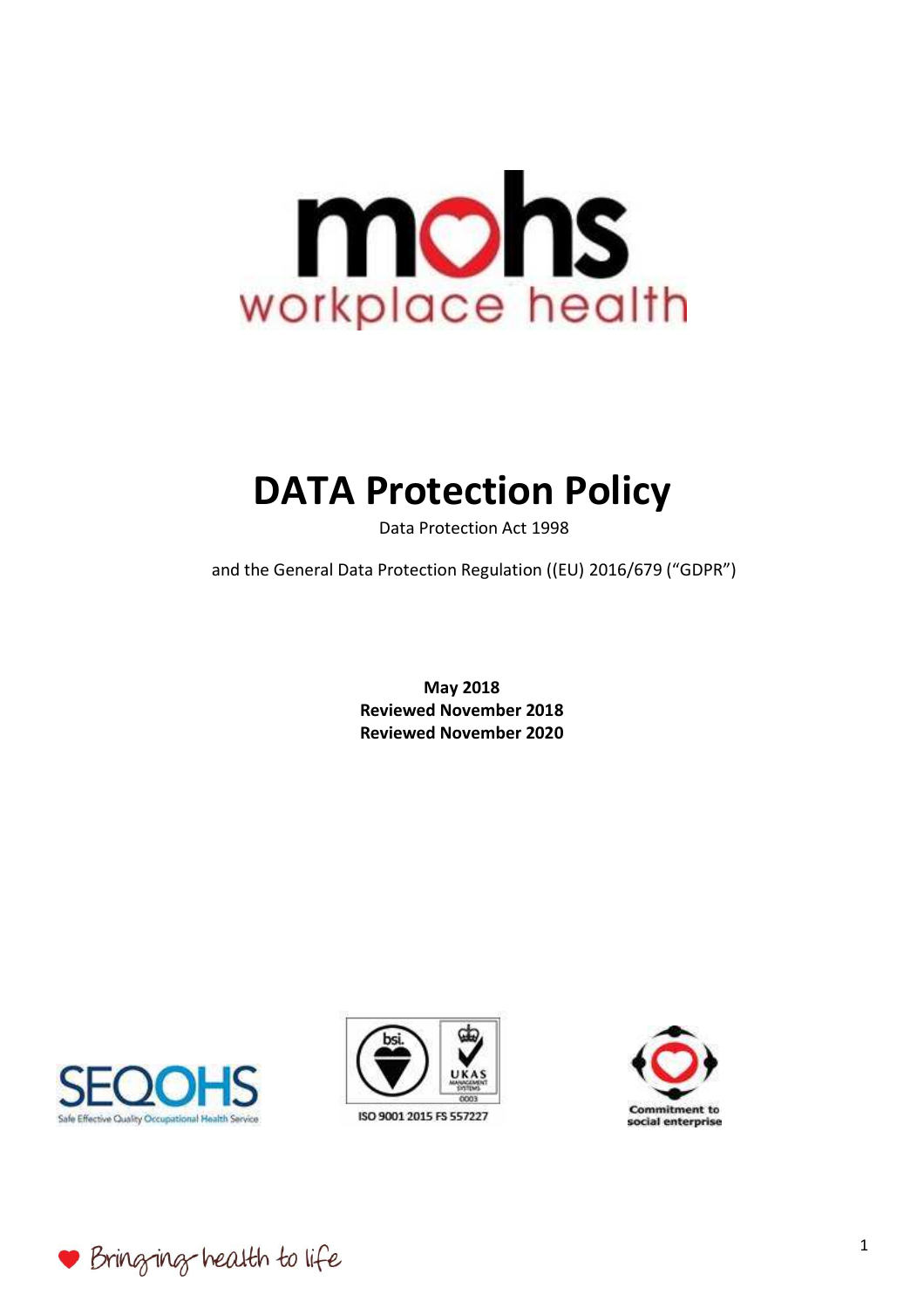## **1. Purpose**

MOHS Workplace Health (MOHS) takes the security and privacy of your data extremely seriously, but we need to gather and use information or 'data' about you as part of our business and to manage our relationship with you. We are committed to complying with all the data protection legal obligations.

This policy sets out our obligations regarding data protection and the rights of suppliers, contractors, consultants, customers and business contacts ('data subjects') in respect of their personal data under EU Regulation 2016/679 General Data Protection Regulation ('GDPR'). If you fall into one of these categories, then you are a 'data subject' for the purposes of this policy. You should read this policy alongside any contract for services and/or any other notice we issue to you from time to time in relation to your data.

MOHS has taken steps to protect the security of your data and trains our employees about their data protection responsibilities as part of the induction process. We will only hold data for as long as necessary for the purposes for which we collected it.

The parties acknowledge that for the purposes of the data protection legislation, the 'customer' is the data controller and MOHS is the 'data processor' (where data controller and data processor have the meanings as defined in the data protection legislation).

This policy explains how MOHS will hold and process your information. It explains your rights as a data subject. It also explains your obligations when obtaining, handling, processing or storing personal data in the course of working with MOHS.

The customer will ensure that it has all necessary appropriate consents and notices in place to enable lawful transfer of the personal data to MOHS which, for the avoidance of doubt, includes but is not limited to all necessary consents from its employees and workers, for the duration and purposes of this agreement.

## **2. Data protection principles**

Personal data must be processed in accordance with six 'General Data Protection Principles'.

It must:

- be processed fairly, lawfully and transparently;
- be collected and processed only for specified, explicit and legitimate purposes;
- be adequate, relevant and limited to what is necessary for the purposes for which it is processed;
- be accurate and kept up to date. Any inaccurate data must be deleted or rectified without delay;
- not be kept for longer than is necessary for the purposes for which it is processed; and
- be processed securely.

We are accountable for these principles and must be able to show that we are compliant.

#### **3. How we define personal data**

'Personal data' means information which relates to a living person who can be identified from that data (a 'data subject') on its own, or when taken together with other information which is likely to come into our possession. It includes any expression of opinion about the person and an indication of the intentions of us or others, in respect of that person. It does not include anonymised data.

This policy applies to all personal data whether it is stored electronically, on paper or on other materials.

This personal data might be provided to us by you, or someone else (such as your employer) or it could be created by us. It could also be provided or created during the course of the contract of services or after its termination.

The types of personal data we collect and use about you is included in the Privacy and Data Retention Policy that is available on request from our data protection officer (DPO) Helen Hooper.

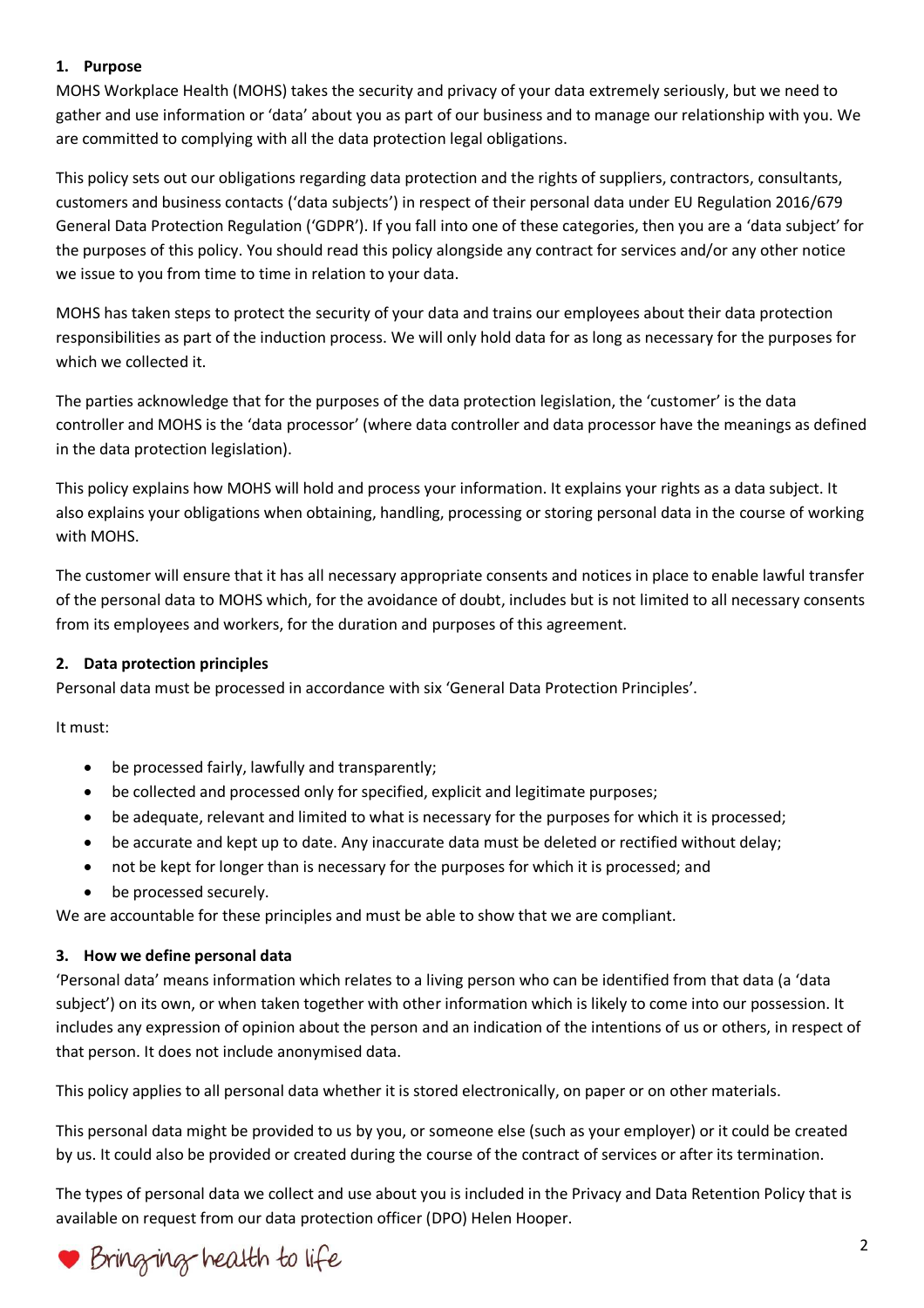## **4. How we define special categories of personal data**

'Special categories of personal data' are types of personal data consisting of information as to:

- your racial or ethnic origin;
- your political opinions;
- your religious or philosophical beliefs;
- your trade union membership;
- your genetic or biometric data;
- your health;
- your sex life and sexual orientation; and
- any criminal convictions and offences.

We may hold and use any of these special categories of your personal data, as detailed in the Privacy and Data Retention Policy, in accordance with the law.

# **5. How we define processing**

'Processing' means any operation which is performed on personal data such as:

- collection, recording, organisation, structuring or storage;
- adaption or alteration;
- retrieval, consultation or use;
- disclosure by transmission, dissemination or otherwise making available;
- alignment or combination; and
- restriction, destruction or erasure.

This includes processing personal data which forms part of a filing system and any automated processing.

## **6. How will we process your personal data**

MOHS shall, in relation to any personal data processed in connection with its performance of its obligations under this agreement:

- process personal data only on the written instructions of the customer unless MOHS is required by the laws of any member of the EU or by the laws of the EU applicable to MOHS to process personal data (**applicable Laws**). Where MOHS is relying on laws of a member of the EU or EU law as the basis for processing personal data, MOHS shall promptly notify the customer of this before performing the processing required by the applicable laws unless those applicable laws prohibit MOHS from so notifying the customer;
- ensure that it has in place appropriate technical and organisational measures, reviewed and approved by the customer, to protect against unauthorised or unlawful processing of personal data and against accidental loss or destruction of, or damage to, personal data, appropriate to the harm that might result from the unauthorised or unlawful processing or accidental loss, destruction or damage and the nature of the data to be protected, having regard to the state of technological development and the cost of implementing any measures (those measures may include, where appropriate, pseudonymising and encrypting personal data, ensuring confidentiality, integrity, availability and resilience of its systems and services, ensuring that availability of and access to personal data can be restored in a timely manner after an incident, and regularly assessing and evaluating the effectiveness of the technical and organisational measures adopted by it);
- ensure that all personnel who have access to and/or process personal data are obliged to keep the personal data confidential; and
- not transfer any personal data outside of the European Economic Area unless the prior written consent of the customer has been obtained and the following conditions are fulfilled:
- the transfer is made to a country or an international organisation where the European Commission has decided that the country or international organisation in question ensures an adequate level of protection ("an adequacy decision"); or

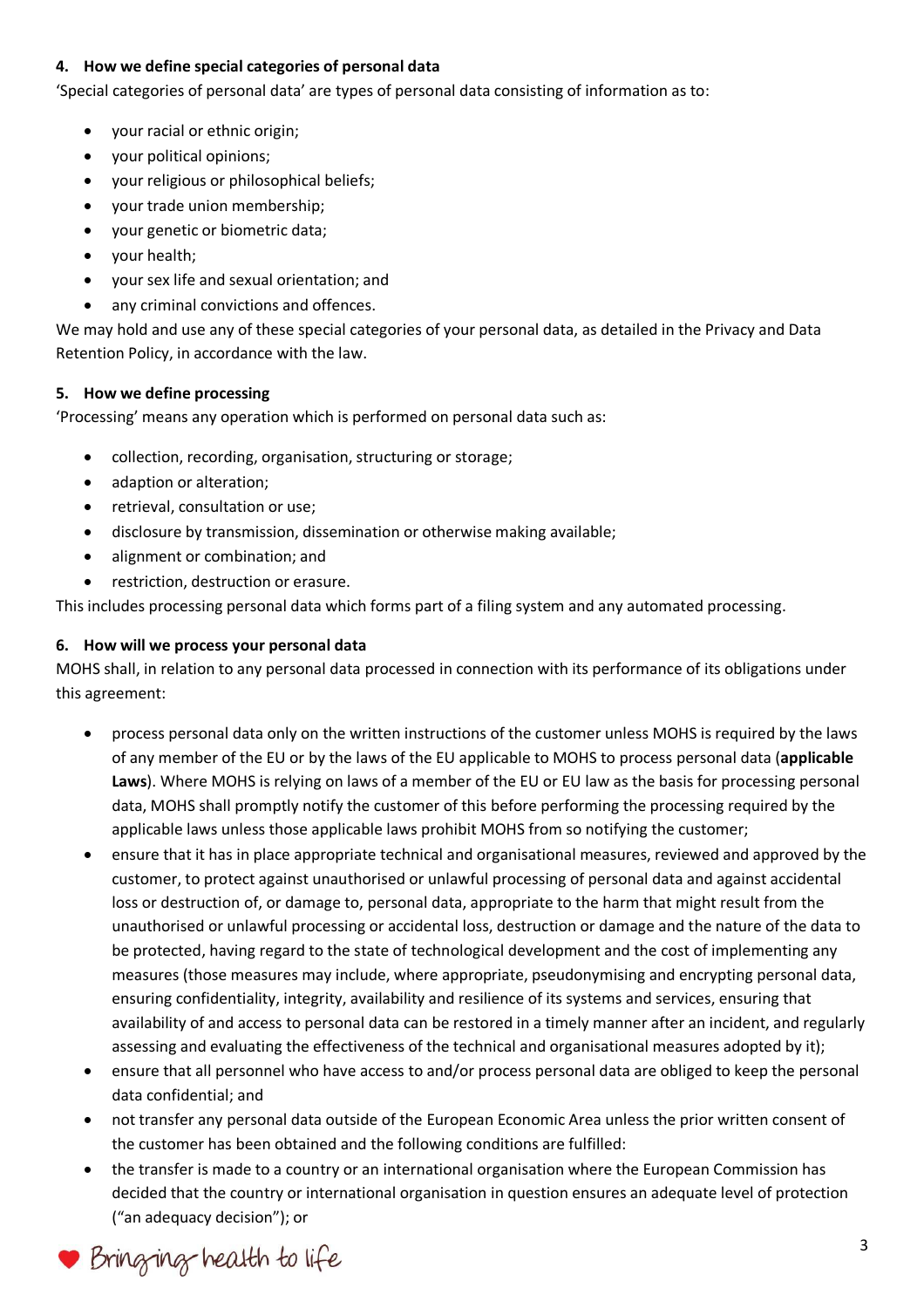- MOHS is processing personal data in a territory which is subject to a current finding by the European Commission under the data protection legislation that the territory provides adequate protection for the privacy rights of individuals; or
- the customer or MOHS has provided appropriate safeguards in relation to the transfer;
- the data subject has enforceable rights and effective legal remedies;
- MOHS complies with its obligations under the data protection legislation by providing an adequate level of protection to any personal data that is transferred; and
- MOHS complies with reasonable instructions notified to it in advance by the customer with respect to the processing of the personal data;

Everyone who works for, or on behalf of, MOHS has some responsibility for ensuring data is collected, stored and handled appropriately, in line with this policy and our internal policy as per their contract of employment.

Our CEO, Helen Hooper, is responsible for reviewing this policy on data protection responsibilities and any risks in relation to the processing of data. You should direct any questions in relation to this policy or data protection to Helen Hooper and address any written requests to her.

MOHS will process your personal data (including special categories of personal data). We will use your personal data for:

- performing the contract of services between us;
- complying with any legal obligation; or
- if it is necessary for our legitimate interests (or for the legitimate interests of someone else). However, we can only do this if your interests and rights do not override ours (or theirs). You have the right to challenge our legitimate interests and request that we stop this processing.

We can process your personal data for these purposes without your knowledge or consent. We will not use your personal data for an unrelated purpose without telling you about it and the legal basis on which we intend to rely for processing it.

Examples of how we might process your personal data can be found in the Privacy and Data Retention Policy. We will only process special categories of your personal data in certain situations in accordance with the law. For example, we can do so if we have your explicit consent. If we asked for your consent to process a special category of personal data then we would explain the reasons for our request. You do not need to consent and can withdraw consent later if you choose to by contacting Helen Hooper.

We do not need your consent to process special categories of your personal data when we are processing it for the following purposes, which we may do:

- where it is necessary for carrying out rights and obligations under law;
- where it is necessary to protect your vital interests or those of another person where you/they are physically or legally incapable of giving consent;
- where you have made the data public;
- where processing is necessary for the establishment, exercise or defence of legal claims; and
- where processing is necessary for the purposes of occupational medicine or for the assessment of your working capacity.

#### **7. Sharing your personal data**

Sometimes we might share your personal data with group companies or our business partners, contractors and agents to carry out our obligations under our contract with you or for our legitimate interests.

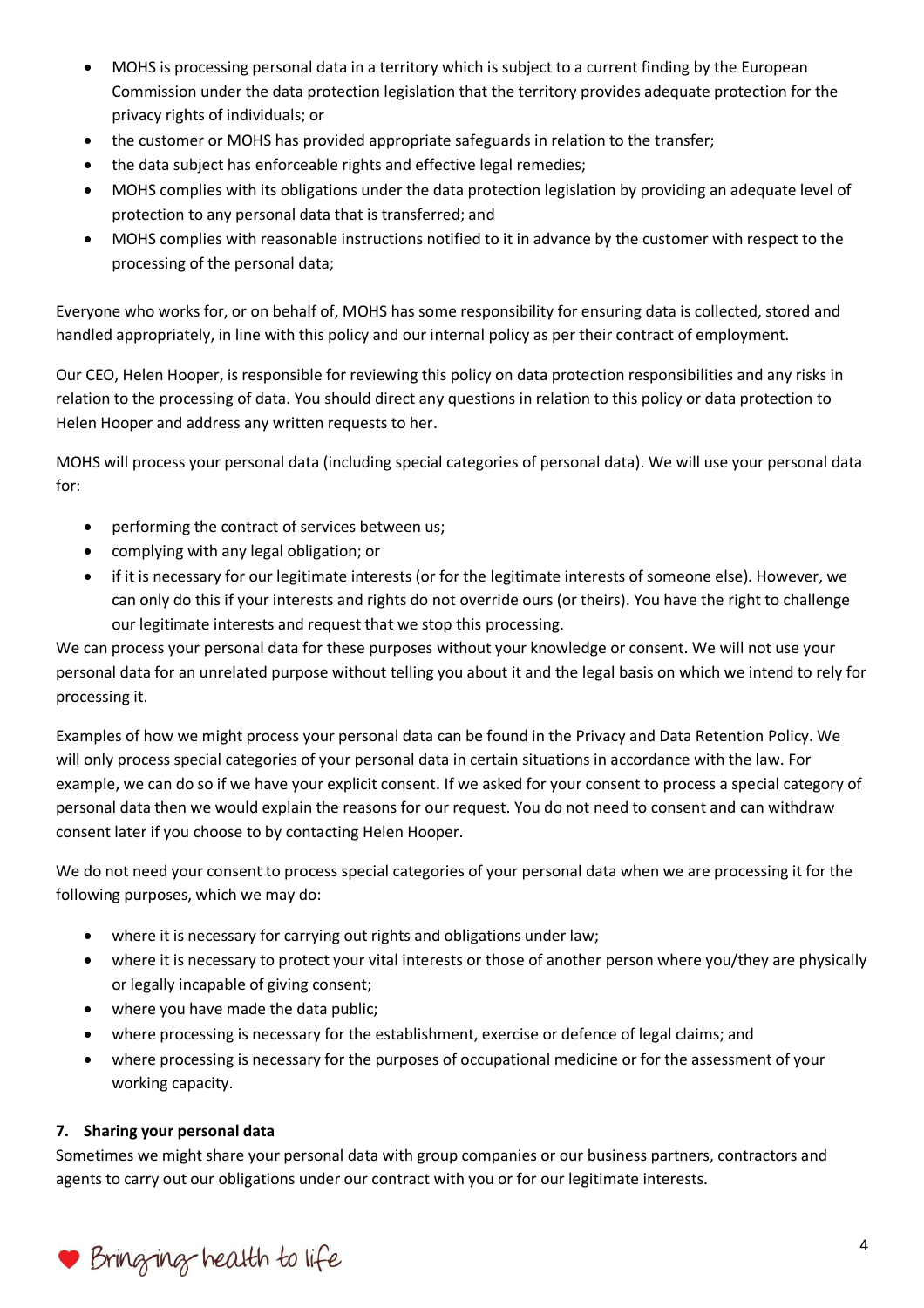We require those companies to keep your personal data confidential and secure and to protect it in accordance with the law and our policies. They are only permitted to process your data for the lawful purpose for which it has been shared and in accordance with our instructions.

We do not send your personal data outside the European Economic Area. If this changes, you will be notified of this and the protections which are in place to protect the security of your data will be explained.

## **8. Data breaches**

We have robust measures in place to minimise and prevent data breaches from taking place. Should a breach of personal data occur (whether in respect of you or someone else) then we will take notes and keep evidence of that breach. If the breach is likely to result in a risk to the rights and freedoms of individuals, then we will also notify the Information Commissioner's Office within 72 hours.

## **9. Subject access request**

MOHS will respond to any request from a data subject and ensure compliance with its obligations under the data protection legislation with respect to security, breach notifications, impact assessments and consultations with supervisory authorities or regulators.

Data subjects can make a 'subject access request' (SAR) to find out the information we hold about them. This request must be made in writing. If you wish to make such a request, you should forward it immediately to the person responsible for data, Helen Hooper, who will coordinate a response.

We will respond within one month unless the request is complex or numerous in which case the period in which our response can be extended by a further two months.

There is no fee for making a SAR. However, if your request is manifestly unfounded or excessive, we may charge a reasonable administrative fee or refuse to respond to your request.

# **10. Your data subject rights**

- You have the right to information about what personal data we process, how and on what basis as set out in this policy;
- You have the right to access your own personal data by way of a subject access request (see above);
- You can correct any inaccuracies in your personal data. To do so you should contact the person responsible for data at MOHS;
- You have the right to request that we erase your personal data where we were not entitled under the law to process it or it is no longer necessary to process it for the purpose it was collected. To do so you should contact the person responsible for data at MOHS;
- While you are requesting that your personal data is corrected or erased or are contesting the lawfulness of our processing, you can apply for its use to be restricted while the application is made. To do so you should contact the person for responsible for data at MOHS;
- You have the right to object to data processing where we are relying on a legitimate interest to do so and you think that your rights and interests outweigh our own and you wish us to stop;
- You have the right to receive a copy of your personal data and to transfer your personal data to another data controller. We will not charge for this and will in most cases aim to do this within one month;
- You have the right to be notified of a data security breach concerning your personal data;
- In most situations we will not rely on your consent as a lawful ground to process your data. If we do however request your consent to the processing of your personal data for a specific purpose, you have the right not to consent or to withdraw your consent later. To withdraw your consent, you should contact the person responsible for data at MOHS; and